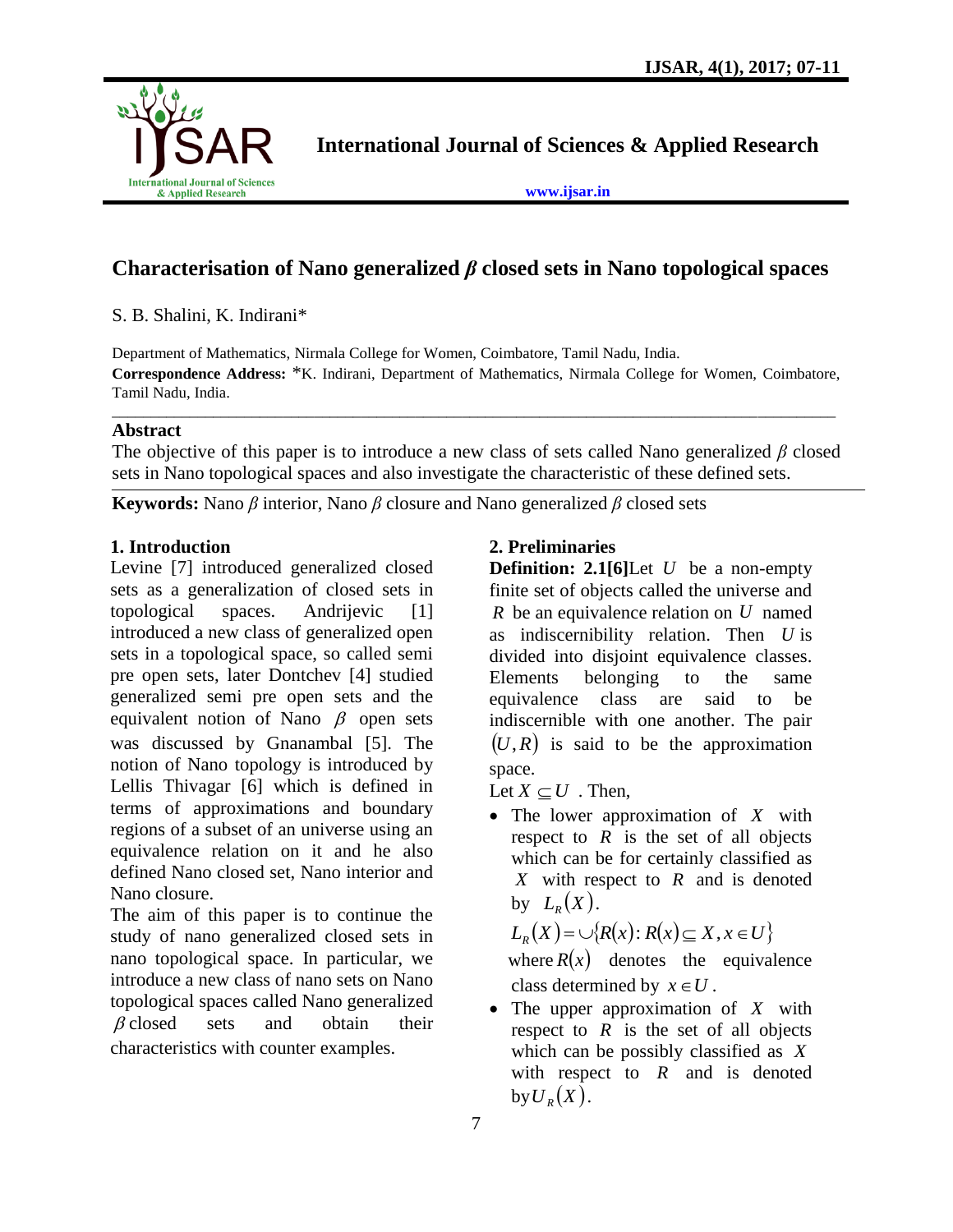$$
U_R(X) = \bigcap \{ R(x) : R(x) \cap X \neq \phi, x \in U \}
$$

• The boundary region of *X* with respect to  $R$  is the set of all objects which can be classified neither as *X* nor as not  $-X$  with respect to  $R$  and is denoted by  $B_R(X)$ .

$$
B_R(X) = U_R(X) - L_R(X)
$$

**Property: 2.2** [6] If  $(U,R)$  is an approximation space and  $X, Y \subseteq U$ , then

- 1)  $L_R(X) \subseteq X \subseteq U_R(X)$
- 2)  $L_R(\phi) = U_R(\phi) = \phi$
- 3)  $L_R(U) = U_R(U) = U_R(U)$
- 4)  $U_R(X \cup Y) = U_R(X) \cup U_R(Y)$
- 5)  $U_R(X \cap Y) \subseteq U_R(X) \cap U_R(Y)$
- 6)  $L_R(X \cup Y) \supseteq L_R(X) \cup L_R(Y)$
- 7)  $L_R(X \cap Y) = L_R(X) \cap L_R(Y)$
- 8)  $L_R(X) \subseteq L_R(Y)$  and  $U_R(X) \subseteq U_R(Y)$ whenever  $X \subseteq Y$
- 9)  $U_R(X^c) = [L_R(X)]^c$  $U_R(X^c) = [L_R(X$ and  $(X^C) = [U_R(X)]^C$ *R*  $L_R(X^C) = [U_R(X$

10) 
$$
U_R(U_R(X)) = L_R(U_R(X)) = U_R(X)
$$
  
11)  $L_R(L_R(X)) = U_R(L_R(X)) = L_R(X)$ 

**Definition: 2.3[6]** Let U be the universe, *R* be an equivalence relation on *U* and  $\tau_R(X) = \{U, \phi, L_R(X), U_R(X), B_R(X)\}$  wher e  $X \subseteq U$ . Then by property 2.2  $\tau_R(X)$ satisfies the following axioms:

- i) *U* and  $\phi \in \tau_R(X)$ .
- ii) The union of the elements of any sub collection of  $\tau_R(X)$  is in  $\tau_R(X)$ .
- iii) The intersection of the elements of any finite sub collection of  $\tau_R(X)$  is in  $\tau_R(X)$ .

Then  $\tau_R(X)$  is a topology on U called the Nano topology on  $U$  with respect to  $X$ ,  $(U, \tau_R(X))$  is called the Nano topological space. Elements of the Nano topology are known as Nano open sets in *U* . Elements of  $[\tau_R(X)]^c$  are called Nano closed sets with  $[\tau_R(X)]^c$  being called dual Nano topology of  $\tau_R(X)$ .

**Remark: 2.4[6]** If  $\tau_R(X)$  is the Nano topology on  $U$  with respect to  $X$ , then the set

 $B = \{U, L_R(X), B_R(X)\}$ i the basis for  $\tau_R(X)$ .

**Definition: 2.5[6]** If  $(U, \tau_R(X))$  is a Nano topological space with respect *X* where  $X \subseteq U$  and if  $A \subseteq U$ , then

i)The Nano interior of a set *A* is defined as the union of all Nano open subsets contained in A and is denoted by  $N$  int $(A)$ . *N* int(*A*) is the largest Nano open subset of *A* .

ii)The Nano closure of a set *A* is defined as the intersection of all Nano closed sets containing *A* and is denoted by *NclA*.  $Ncl(A)$  is the smallest Nano closed set containing *A* .

**Definition: 2.6 [2][5][7]**Let  $(U, \tau_R(X))$  be a Nano topological space and  $A \subseteq U$ . Then *A* is said to be

- (i) Nano semi open if  $A \subseteq Ncl(Nint(A))$
- (ii) Nano pre open if  $A \subseteq N$  int $(Ncl(A))$
- (iii) Nano  $\alpha$  open if  $A \subseteq N$  int $[Net(Nint(A))]$
- (iv) Nano regular open if  $A = N \text{int}(Ncl(A))$
- (v) Nano b open if  $A \subseteq$  *Ncl*(*N* int(*A*)) $\cup$  *N* int(*Ncl*(*A*))
- (vi) Nano  $\beta$  open(Nano semi-pre open) if  $A \subseteq$  *Ncl*<sup>*N*</sup> int $(Ncl(A))$ <sup>1</sup>

 $NSO(U, X),$   $NPO(U, X),$  $N\alpha$ *O* $(U, X)$ , *NRO* $(U, X)$ , *NBO* $(U, X)$  and  $N\beta O(U, X)$  respectively, denote the families of all Nano semi open, Nano pre open, Nano  $\alpha$  open, Nano regular open,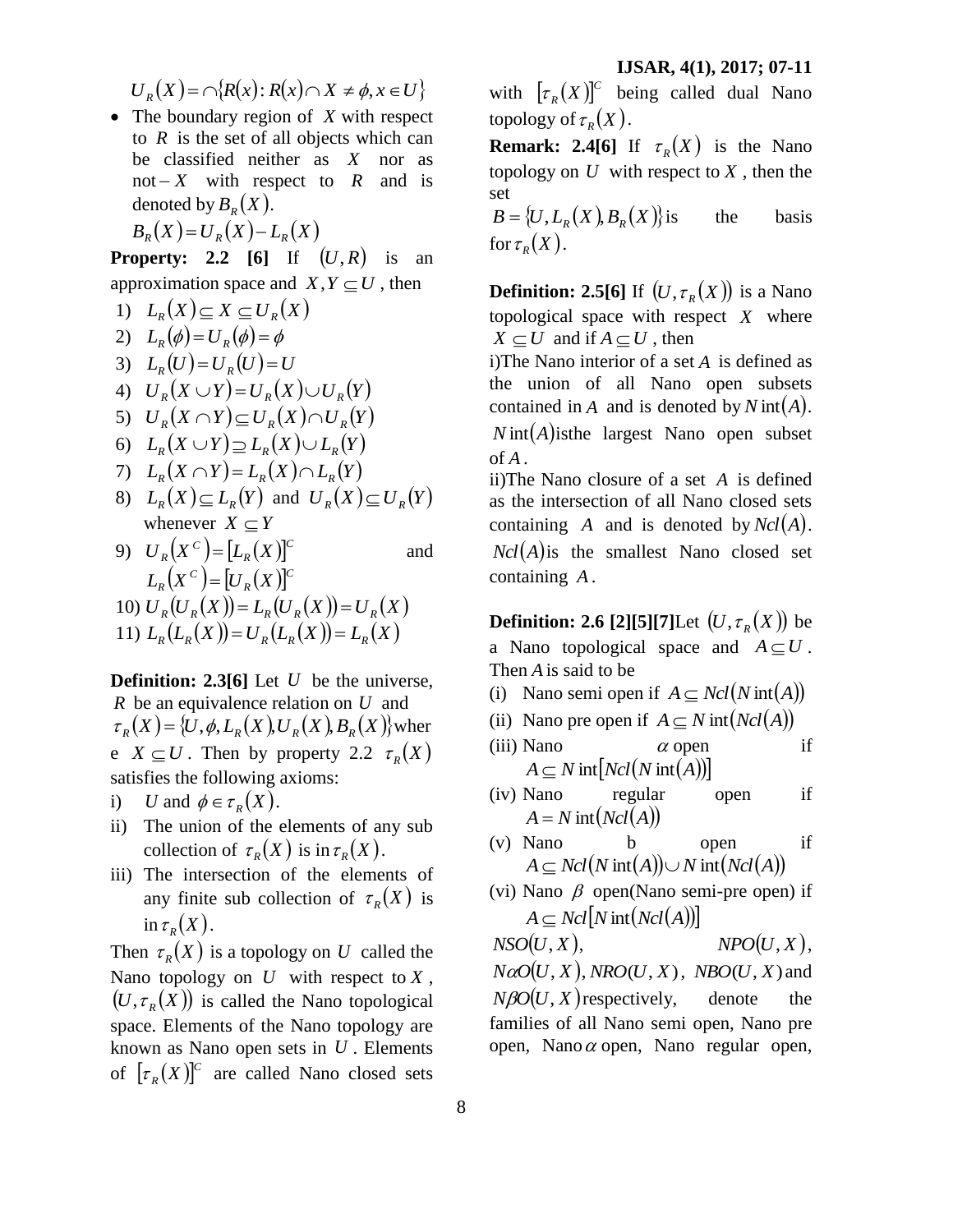Nano b open and Nano  $\beta$  open subsets  $of U$  .

Let  $(U, \tau_R(X))$ be a Nano topological space and  $A \subseteq U$ . Then *A* is said to beNano semi closed, Nano pre closed, Nano  $\alpha$  closed, Nano regular closed, Nano b closed and Nano  $\beta$  closed if its complement is respectively Nano semi open, Nano pre open, Nano  $\alpha$  open, Nano regular open, Nano b open and Nano  $\beta$ open.

**Definition: 2.7 [3]** A subset *A* of  $(U, \tau_R(X))$  is called Nano generalized closed set (briefly Ng closed) if  $Ncl(A) \subseteq V$  whenever  $A \subseteq V$  and V is Nano open in  $(U, \tau_R(X))$ .

#### **3.** Nanogeneralized  $\beta$  closed sets

**Definition:** 3.1If  $(U, \tau_R(X))$  is a Nano topological space with respect *X* where  $X \subseteq U$  and if  $A \subseteq U$ , then

i)The Nano  $\beta$  interior of a set A is defined as the union of all Nano  $\beta$  open subsets contained in *A* and is denoted by  $N\beta$  int(*A*).  $N\beta$  int(*A*) is the largest Nano  $\beta$  open subset of  $A$ .

ii)The Nano  $\beta$  closure of a set A is defined as the intersection of all Nano  $\beta$ closed sets containing *A* and is denoted by *NclA*. *NclA* the smallest Nano  $\beta$  closed set containing  $A$ 

**Definition: 3.2**A subset *A* of Nano topological space  $(U, \tau_R(X))$  is called Nano generalized  $\beta$  closed set (briefly  $Ng \beta$  closed) if  $N\beta cl(A) \subseteq V$  whenever  $A \subseteq V$  and *V* is Nano open in  $(U, \tau_R(X))$ . **Theorem: 3.3** Every Nano  $\beta$  closed set in

 $(U, \tau_R(X))$  is Nano g  $\beta$  closed set  $\text{in}(U,\tau_{R}(X)).$ 

#### **IJSAR, 4(1), 2017; 07-11**

**Proof:** Assume that A is a Nano  $\beta$  closed set in  $(U, \tau_R(X))$  and let V is Nano open in  $(U, \tau_R(X))$ such that  $A \subset V$ ,  $N\beta cl(A) = A \subseteq V$ . That is  $N\beta cl(A) \subseteq V$ . Therefore A is Nano  $g \beta$  closed set.

**Remark: 3.4**The converse of the above theorem need not be true which can be seen from the following example.

**Example:** 3.5Let  $U = \{a,b,c,d\}$  with  $U/R = \{\{a\}, \{b\}, \{c\}, \{d\}\}\$ and  $X = \{a, d\}.$ 

Then the Nano topology is defined  $\{a s \tau_R(X) = \{U, \phi, \{a, d\}\}.$ Here set  $\{a, c, d\}$  is Nano g  $\beta$  closed but not Nano  $\beta$  closed in *U*.

The following theorem can also be proved in a similar way.

**Theorem:** 3.6Let  $(U, \tau_R(X))$  be a Nano topological space and  $A \subseteq U$ . Then

- (i) Every Nano closed set is Nano  $g \beta$  closed set.
- (ii) Every Nano semi closed set is Nano  $g \beta$  closed set.
- (iii) Every Nano pre closed set is Nano  $g \beta$  closed set.
- (iv) Every Nano  $\alpha$  closed set is Nano  $g \beta$  closed set.
- (v) Every Nano regular closed set is Nano  $g \beta$  closed set.
- (vi) Every Nano b closed set is Nano  $g \beta$  closed set.
- (vii)Every Nano g closed set is Nano  $g \beta$  closed set.
- (viii) Every Nano gs closed set is Nano  $g \beta$  closed set.
- $(ix)$  Every Nano  $\alpha$  g closed set is Nano  $g \beta$  closed set.
- (x) Every Nano g r closed set is Nano  $g \beta$  closed set.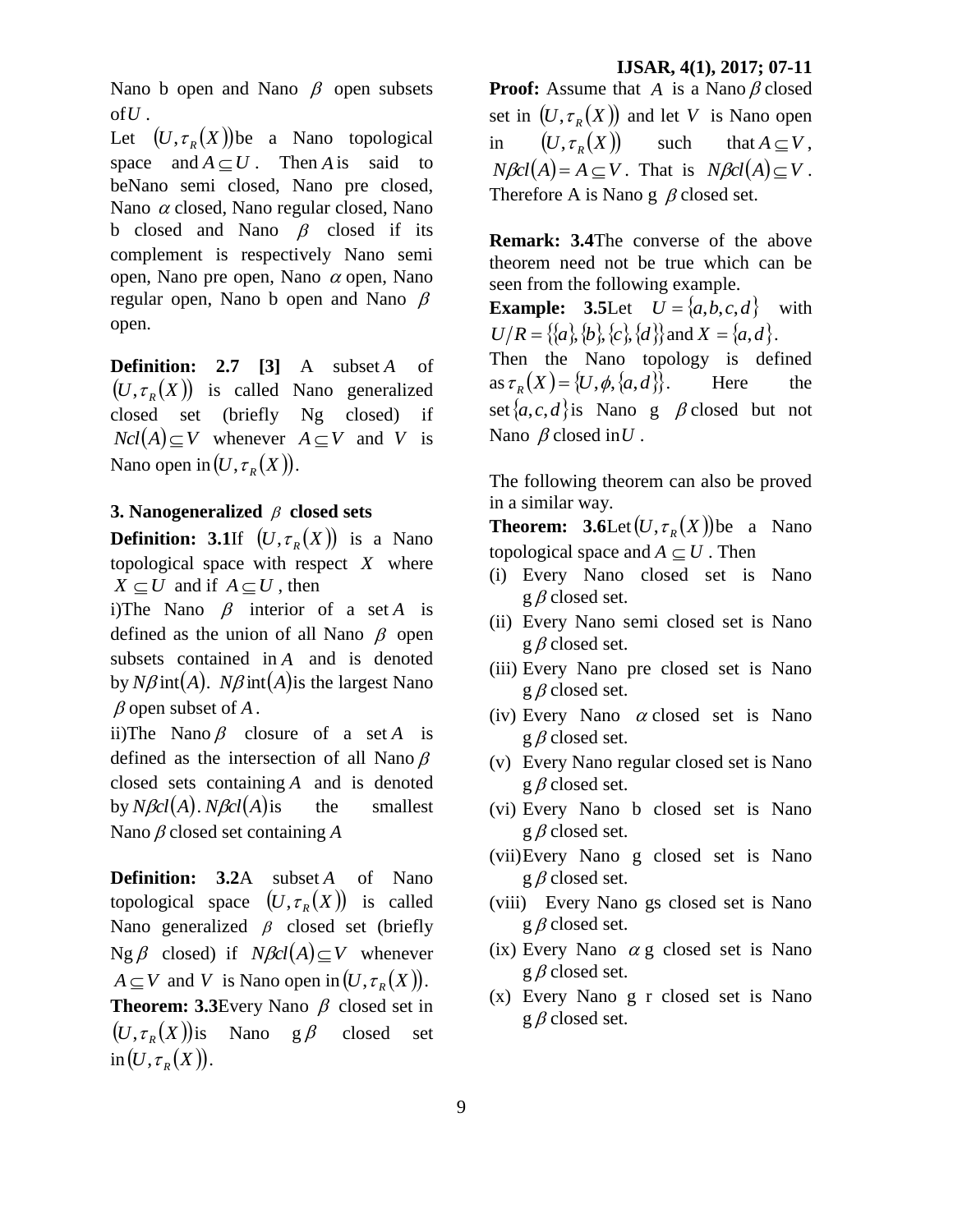**Remark: 3.7**Reverse implications of the above theorem 3.6 need not be true which can be seen from the following example.

**Example:** 3.8Let  $U = \{a,b,c,d,e\}$  with  $U/R = \{\{a\}, \{b, c, d\}, \{e\}\}\$ and  $X = \{a, b\}.$ Then the Nano topology is defined  $\{a, b, c, d\}, \{a, b, c, d\}, \{b, c, d\}.$ 

Here the set  $\{a, b, c\}$  is Nano g  $\beta$  closed but not Nano closed, Nano semi closed, Nano pre closed, Nano  $\alpha$  closed, Nano regular closed, Nano b closed, Nano g closed, Nano g s closed, Nano  $\alpha$  g closed, Nano g r closed in *U* .

### **4. Characterisation of nano generalized**   $\beta$  closed sets

**Theorem: 4.1**The union of two Nano  $g \beta$ closed sets need not be Nano  $g \beta$  closed set which can be seen from the following example.

**Example:** 4.2Let  $U = \{a,b,c,d\}$  with  $U/R = \{\{a\}, \{c\}, \{b, d\}\}\$ and  $X = \{a, b\}$ . Then the Nano topology is defined  $\{a s \tau_R(X) = \{U, \phi, \{a\}, \{a, b, d\}, \{b, d\}\}.$  Here

#### **IJSAR, 4(1), 2017; 07-11**

the sets  $\{a\}$  and  $\{b, d\}$  are Nano g  $\beta$  closed sets but  $\{a\} \cup \{b, d\} = \{a, b, d\}$  is not Nano  $g \beta$  closed set in  $U$ .

**Theorem: 4.3**The intersection of two Nano  $g\beta$  closed sets need not be Nano  $g \beta$  closed set which can be seen from the following example.

**Example:** 4.4Let  $U = \{a,b,c,d\}$  with  $U/R = \{\{a\}, \{b\}, \{c\}, \{d\}\}\$ and  $X = \{a, d\}.$ 

Then the Nano topology is defined as  $\tau_R(X) = \{U, \phi, \{a, d\}\}\$ . Here the sets  $\{a,b.d\}$  and  $\{a,c,d\}$  are Nano g  $\beta$  closed sets but  $\{a,b,d\} \cap \{a,c,d\} = \{a,d\}$  is not Nano g  $\beta$  closed set in  $U$ .

**Theorem:** 4.5Let *A* be a  $Ng\beta$  closed set in  $(U, \tau_R(X))$  then  $N\beta cl(A) - A$  does not contain any non-empty Nano closed set  $\text{in}(U, \tau_{R}(X)).$ 

We have the following implications for the properties of subsets: